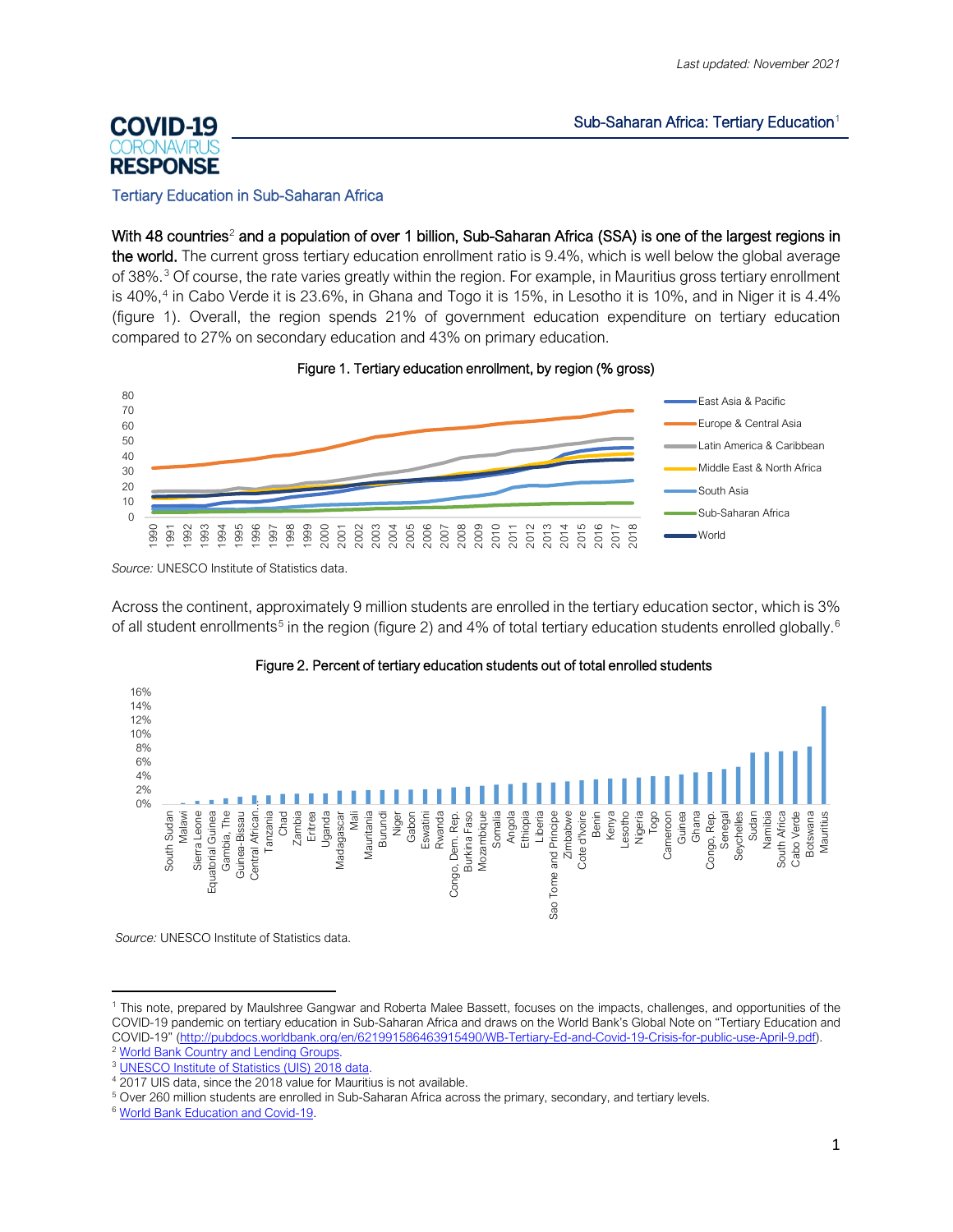## Impact of COVID-19 on Tertiary Education in SSA

The countries of Sub-Saharan Africa took significant steps to respond to the COVID-19 pandemic soon after the first few cases appeared and started imposing countrywide lockdowns starting in mid-March. As of November 9, 2021, the total number of COVID-19 cases detected via testing in the region was approximately 5.9 million, with 149,089 deaths recorded at that time. [7](#page-1-0) Half of the countries in the region, are still closed for learning for approximately 3 million tertiary education students<sup>[8](#page-1-1)</sup>. Some of these students, apart from learning, continue being without essential facilities such as dormitories, on campus jobs, and internet access. In several

cases in the region, universities are also struggling to meet the required health protocols issued by their national health officials to allow in-person classes and hence why they remain closed for in-person classes.

Government cuts to education budgets and fee increases further added to the impact. In Kenya, the Commission on University Education reallocated K Sh 272 million (US\$2.5 million)<sup>[9](#page-1-2)</sup> of its development cash to a COVID-19 emergency fund. There is also a proposed cut of K Sh 3.9 billion (US\$36.4 million) from the Basic Education department.<sup>[10](#page-1-3)</sup> In Nigeria, the federal government plans to cut ₦26.51 billion (US\$68 million) from the basic health care sector and ₦50.76 billion (US\$130 million) from the education sector<sup>[11](#page-1-4)</sup> to support their pandemic response initiatives. Kenya is also

Box 1. Universities want to double tuition fees from next year in Kenya. The vice-chancellors want all state-sponsored students to pay annual tuition fees of US\$600, up from the current US\$265. This could earn public universities at least US\$450 million annually, which is expected to fund their operations and development expenditures. Private universities are also seeking to double their fees from the current US\$700 to US\$1,400 a year.

[University World News](https://www.universityworldnews.com/post.php?story=2020112422123632) 

proposing doubling tuition fees in public and private universities which may add to the burden of students. (see Box 1 for Kenya)

(i) Teaching and Learning. With campuses closed, colleges and universities have had no option but to deliver programs, where possible, via online/remote platforms. This transition has exposed the huge digital divide that exists among the universities, the majority of which do not have adequate infrastructure nor techno-pedagogical capacity to deliver entire programs online. There are only a few fully online universities in SSA, including the African Virtual University (AVU), <sup>[12](#page-1-5)</sup> the Witwatersrand University in South Africa, and the University of Rwanda's e-learning platform.<sup>[13](#page-1-6)</sup> These institutions have the existing capacity and experience to offer online programs, but they are mostly targeted toward students who want to upgrade their skills while they are already employed, though their mandates continue to expand. Some universities that had adequate digital infrastructure have been swift in transitioning to online teaching and learning. For example, University of Ghana rolled out its online program starting April, using the Sakai Learning Management System platform. [14](#page-1-7) Other examples include the Distance Learning Centre of Ahmadu Bello University (Nigeria), and Kenyatta University's Digital School of Virtual and Open Learning (Kenya).

Instructors have been providing online classes wherever feasible, but most of the universities have neither access to online learning platforms nor training in effective delivery of remote learning. Classes are being

<span id="page-1-0"></span> $7$  Refer to Annex 1 for number of cases per country.

<span id="page-1-1"></span><sup>8</sup> Refer to Annex 3 for status of closure per country.

<span id="page-1-2"></span><sup>9</sup> [https://www.the-star.co.ke/news/2020-04-22-coronavirus-ruins-uhuru-legacy-plans/.](https://www.the-star.co.ke/news/2020-04-22-coronavirus-ruins-uhuru-legacy-plans/)

<span id="page-1-3"></span><sup>10</sup> [https://www.the-star.co.ke/news/2020-04-15-state-eyes-sh74bn-in-budget-cuts-for-covid-19-response/.](https://www.the-star.co.ke/news/2020-04-15-state-eyes-sh74bn-in-budget-cuts-for-covid-19-response/)

<span id="page-1-4"></span><sup>11</sup> [https://punchng.com/serap-threatens-lawsuit-over-proposed-health-education-budget-cuts/.](https://punchng.com/serap-threatens-lawsuit-over-proposed-health-education-budget-cuts/)

<span id="page-1-5"></span><sup>12</sup> [https://avu.org/avuweb/en/.](https://avu.org/avuweb/en/)

<span id="page-1-6"></span><sup>13</sup> [https://elearning.ur.ac.rw/.](https://elearning.ur.ac.rw/)

<span id="page-1-7"></span><sup>14</sup> http://ug.edu.gh/announcements/update-university-ghana-online-teaching-and-learning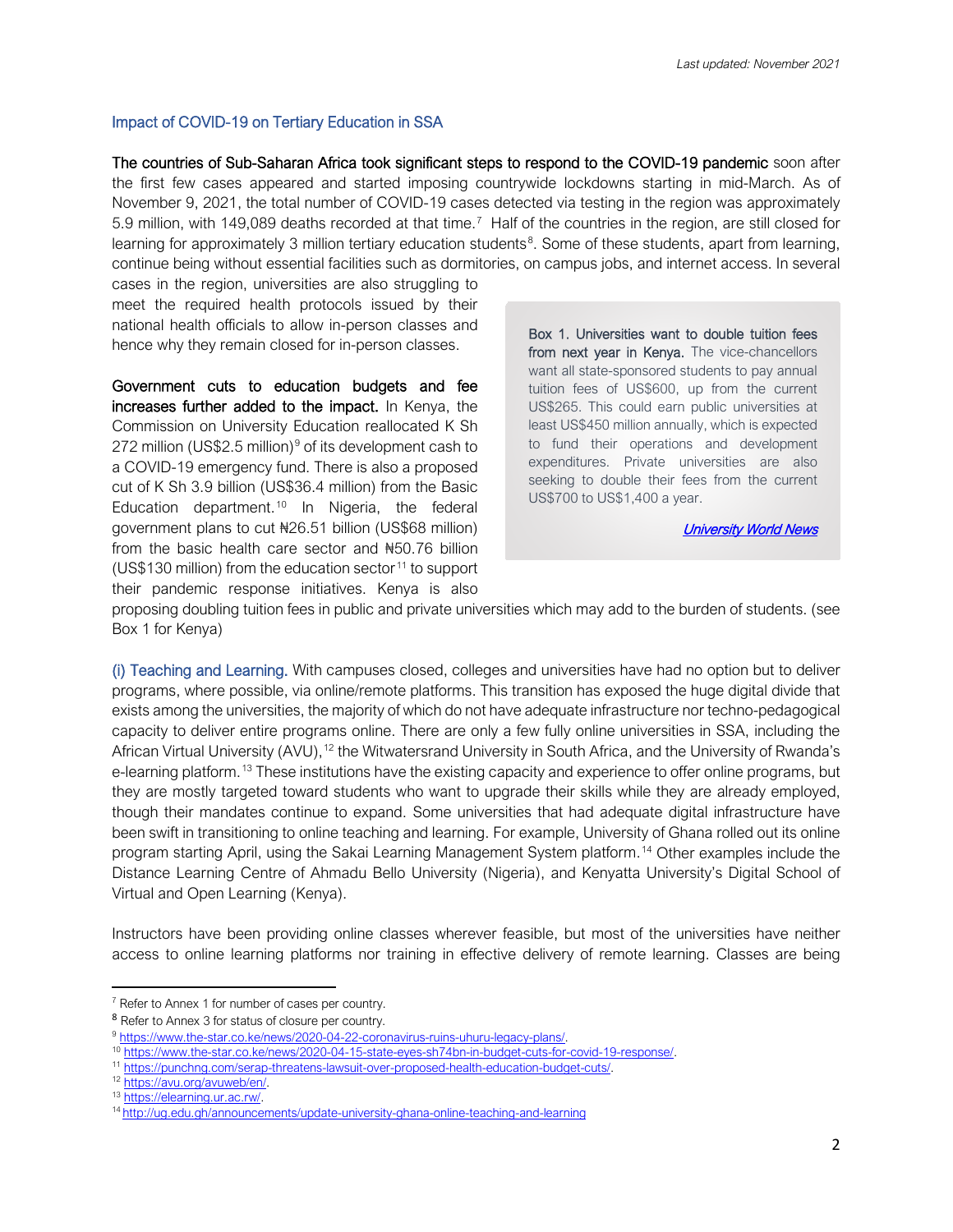delivered via Skype or Zoom, for instance, which compromises the quality of learning and classroom participation, and limits the capacity for collaborative, innovative teaching practices. Classes that require access to laboratory experiments are continuing without any such intervention, using virtual laboratory programs where available but otherwise reverting to lectures and independent study efforts, without hands-on lab work.

Access to the internet or technology is a major problem across the SSA region. With almost half of the population<sup>[15](#page-2-0)</sup> living on less than US\$2 a day, internet access is limited to 25 percent<sup>[16](#page-2-1)</sup> of the region's population, with only 0.44 percent having access to fixed broadband.<sup>[17](#page-2-2)</sup> Among tertiary education students, 30 percent have access to internet at home, and 42 percent own a personal computer. The majority of this access is restricted to the most privileged members of society. In contrast, 97 percent of tertiary education students report owning a mobile phone and 74 percent own a radio, which is proportionally distributed across different wealth quintiles.[18](#page-2-3) Such resources are used to deliver remote education to basic and secondary level students and may be useful for tertiary education, as well.

More recently, some student organizations across the region have been criticizing the use of online learning technologies. In Zimbabwe, where only 41 percent of the country has access to electricity, the Zimbabwe National Students Union (ZINASU) have requested the government to ensure all academic websites are made zero-rated. In Ghana, the National Union of Ghana Students (NUGS) have asked the government to stop all online learning until the access issue has been resolved and have further requested for financial waivers such as free online data to continue online learning.

(ii) Research. Sub-Saharan Africa is the region with the lowest research capacity and output in the world. According to Elsevier, currently, the region contributes less than 1 percent to global research, but the region has the potential for tremendous growth in scientific production. Between 2012 and 2016, the number of academic staff papers grew by almost 43 percent. [19](#page-2-4) A significant portion of research funding is available through either European or American development agencies and other global research funding agencies, though there are very few research funding agencies in the region that are Africa-led, such as Pan-African University (PAU). [20](#page-2-5)

To date, the COVID-19 pandemic has had a hard impact on the United States and some European countries, which are also major aid donors. National economies have already started slowing down, and they are imposing budget cuts to their own education and research institutions. For example, in the United States, the Department of Education is expected to see a 12 percent cut in overall funding for FY2020,<sup>[21](#page-2-6)</sup> in addition to cuts in student loan programs and funding for research organizations like the National Science Foundation (NSF) and National Institutes of Health (NIH). Ultimately, these countries may limit their support through aid to global research alliances. United Kingdom has already announced an aid cut from 0.7 percent of gross national income to 0.5 percent.<sup>[22](#page-2-7)</sup> Without much locally available funding, research growth in the SSA region may slow as the continent itself is experiencing a downward trend in economic growth and the economies in the region could lose between US\$37 billion and US\$79 billion in output in 2020 due to COVID-19.<sup>[23](#page-2-8)</sup>

<span id="page-2-0"></span><sup>15</sup> [https://data.worldbank.org/indicator/SI.POV.DDAY?locations=ZG.](https://data.worldbank.org/indicator/SI.POV.DDAY?locations=ZG)

<span id="page-2-1"></span><sup>16</sup> [https://data.worldbank.org/indicator/IT.NET.USER.ZS?locations=ZG.](https://data.worldbank.org/indicator/IT.NET.USER.ZS?locations=ZG)

<span id="page-2-2"></span><sup>17</sup> [https://data.worldbank.org/indicator/IT.NET.BBND.P2?locations=ZG.](https://data.worldbank.org/indicator/IT.NET.BBND.P2?locations=ZG)

<span id="page-2-3"></span><sup>18</sup> PASEC data.

<span id="page-2-5"></span><span id="page-2-4"></span><sup>&</sup>lt;sup>19</sup> [Africa generates less than 1% of the world's research; data analytics can change that.](https://www.elsevier.com/connect/africa-generates-less-than-1-of-the-worlds-research-data-analytics-can-change-that)  $^{20}$ https://ic-sd.org/wp-content/uploads/2019/11/Graham\_Harrison.pdf.

<span id="page-2-6"></span><sup>&</sup>lt;sup>21</sup> [https://www.acenet.edu/News-Room/Pages/White-House-Proposes-Significant-Cuts-to-Education-Programs-for-FY-2020.aspx.](https://www.acenet.edu/News-Room/Pages/White-House-Proposes-Significant-Cuts-to-Education-Programs-for-FY-2020.aspx)

<span id="page-2-7"></span><sup>22</sup> <https://www.theguardian.com/global-development/2020/nov/25/uk-foreign-aid-budget-cut-chancellor-announces>

<span id="page-2-8"></span><sup>23</sup> See *Africa's Pulse*, Issue 21, April 2020, World Bank Group, Washington, DC.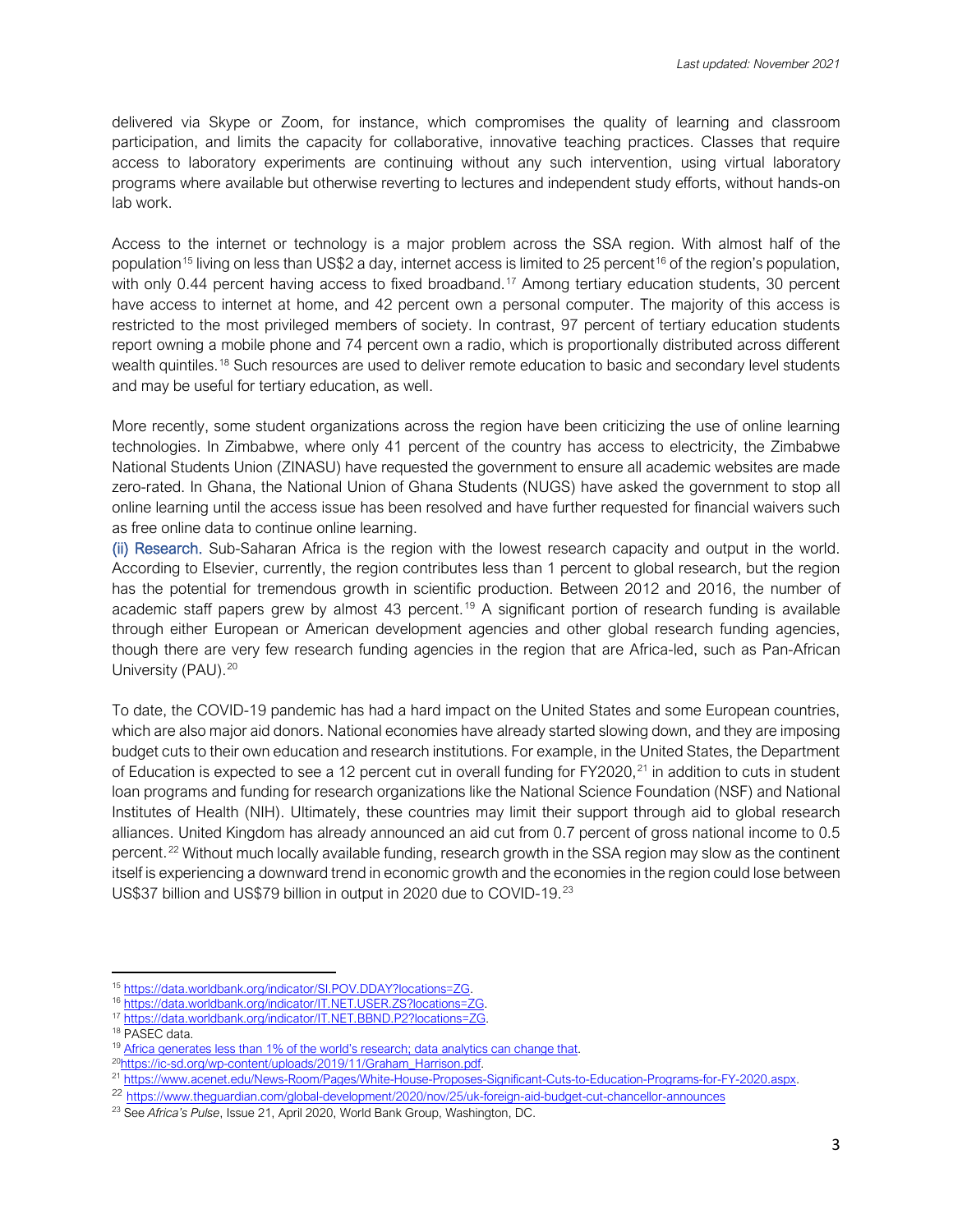(iii) Exams, Graduation, and Admissions. Disruptions in classes midsemester, and with only a minority of universities prepared to provide online learning, led to broad discussions of how to assess student learning to close out the term. The ability of academic staff and of institutions to conduct exams also depends on how quickly they were able to pivot toward thoughtful remote learning modalities, including online educational platforms. Pass/fail assessments, open note exams, and change of final work from exams to research papers are all options being considered in lieu of traditional assessment methods. Even where universities managed to develop online coursework and exams, with only 30 percent of students having internet access, not all would be able to access the course materials or take those online exams. Without thoughtful consideration and creative problem solving, there were delays in students receiving relevant assessments and graduating from their programs.

Universities continued to accept applications for the new cohort; however, further disruptions in the academic calendars (some universities moved their new academic year to early 2021 instead of August/September 2020) have slowed down student enrolment. Given the constraints related to online learning, many students have also deferred their admissions.

(iv) Private Universities. Between 1990 and 2014, the number of private universities in the region increased at a much faster pace, from 30 to 1,000, [24](#page-3-0) than public universities, which increased from 100 to 500. Private universities in SSA rely heavily on student fees to continue their operations and may not be eligible for funding from the government. In Ghana, some private institutions have not been able to pay staff salaries for March and April due to 50 percent unpaid student fees.<sup>[25](#page-3-1)</sup> The current pandemic may force some of these private universities to start laying off employees. For example, the University of Technology and Arts of Byumba (UTAB) in Rwanda had suspended about 40 staff members.<sup>[26](#page-3-2)</sup> Eventually, these private universities may close due to a shortage of revenue. This can have a long-term impact on the quality of tertiary education in the region, eventually having an impact on economic development.

## Potential Solutions and Mitigation **Measures**

With a huge disparity in access to digital infrastructure, most students in the region

#### Box 2. The World Bank's Africa Higher Education Centers of **Excellence**

The World Bank's Africa Higher Education Centers of Excellence (ACE) projects aim to build the capacity of Africa's higher education institutions in areas that are important for the region's economic growth. The projects' regional approach to higher education—with a particular focus on postgraduate education and applied research—aligns with Sub-Saharan Africa's regional integration approach in the Africa Union's Agenda 2063 to achieve an "integrated continent with free movement of people, goods, capital and services and infrastructure to promote integration."

Through addressing critical gaps in human capital and innovation in science and technology, the ACEs aim to become regionally acclaimed research and academic institutions in their respective fields, providing solutions to tackle regional development challenges. The project embraces the importance of industry/sector partnerships in providing labor-market-relevant training, and regional and international academic partnerships in raising the quality through joint delivery of programs and sharing of resources.

The participating countries include Benin, Burkina Faso, Côte d'Ivoire, Djibouti, Ethiopia, Gambia, Ghana, Guinea, Kenya, Malawi, Mozambique, Niger, Nigeria, Rwanda, Senegal, Tanzania, Togo, Uganda, and Zambia.

Summarized by project teams based on Project Appraisal Documents

<span id="page-3-0"></span><sup>24</sup> [http://documents.worldbank.org/curated/en/862691509089826066/pdf/120693-PUB-PUBLIC-PUBDATE-10-25-17.pdf.](http://documents.worldbank.org/curated/en/862691509089826066/pdf/120693-PUB-PUBLIC-PUBDATE-10-25-17.pdf)

<span id="page-3-1"></span><sup>&</sup>lt;sup>25</sup> [https://www.universityworldnews.com/post.php?story=20200512090947247.](https://www.universityworldnews.com/post.php?story=20200512090947247)

<span id="page-3-2"></span><sup>&</sup>lt;sup>26</sup> [https://www.universityworldnews.com/post.php?story=20200422115630505.](https://www.universityworldnews.com/post.php?story=20200422115630505)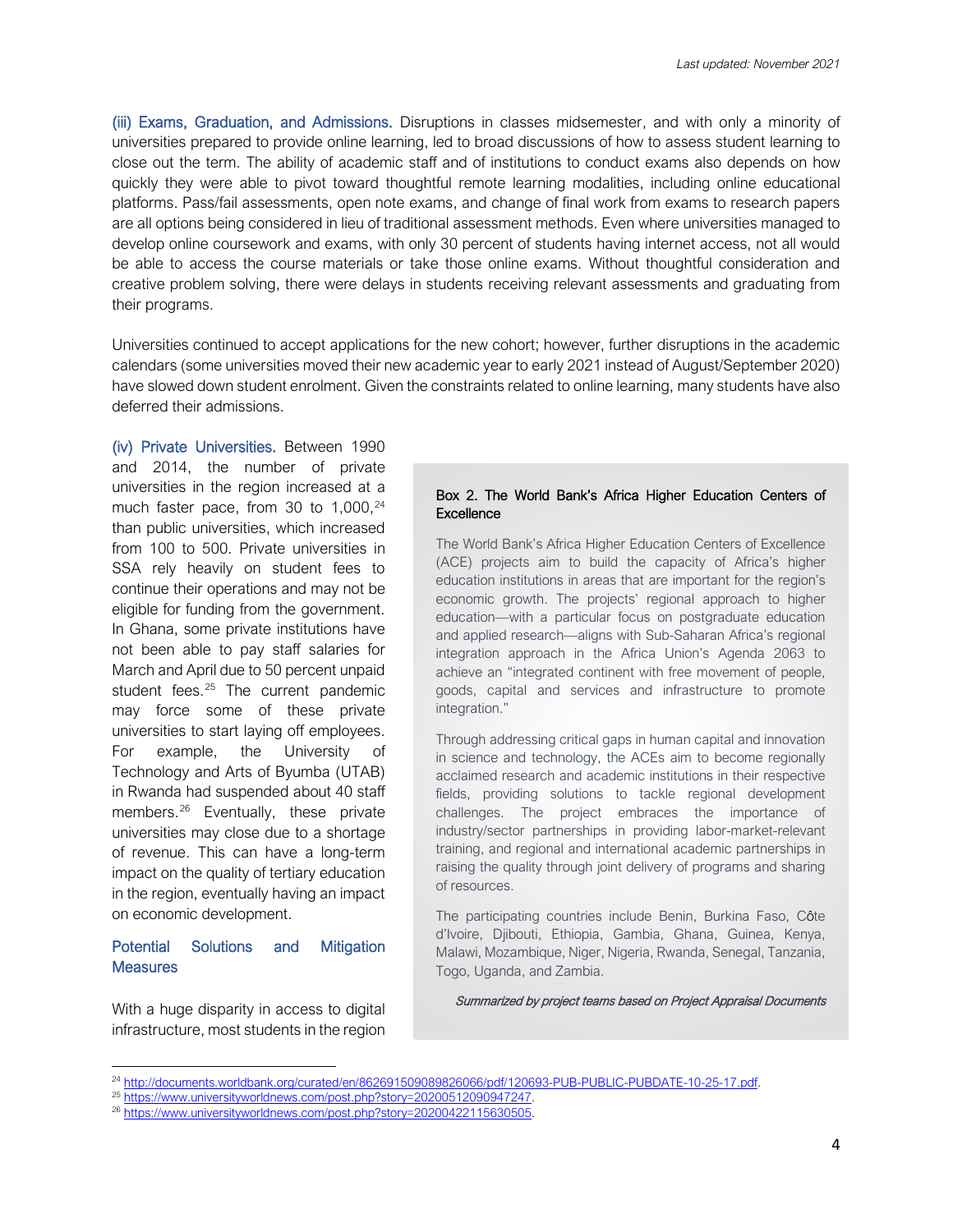are not currently able to continue their learning. While the COVID-19 crisis presents an opportunity for African universities to explore the potential of introducing technology-based platforms for learning, most of them are presently not equipped with any such platforms within their learning management systems. The lockdown situation further prevents their ability to investigate best options for e-learning to implement for their students.

The following mitigation measures and solutions provide short-term and long-term actions that can be taken by tertiary education institutions in addressing this operational gap. Some of these interventions can be introduced through active World Bank lending operations in the region (see Annex 2). One of the World Bank's largest collective lending operations is the Africa Centers of Excellence initiative, which spans four discrete projects across 19 countries and 51 tertiary education institutions in the region (see box 2).

(i) Needs assessment. In the short or medium term, it is important to assess the preexisting capacity of the universities to deliver continued teaching and learning via remote and online learning platforms, and the proportion of students and faculty that can access these while off-campus. In addition, it would be important to understand the readiness of the faculty members to deliver online content. This will ensure greater connectivity and flexibility for continued learning.

## (ii) Online learning. In the short term, universities

#### Box 3. Free data packages for African students and zero-rated access to educational websites

Several universities in Africa are collaborating with telecommunications companies to facilitate the provision of affordable or free (zero-rated) access to the internet for as long as the students are accessing education-related websites and information. Wits University in South Africa is collaborating with Vodacom, MTN, and Telkom to offer zero-rated access to specific educational websites.

In addition to the zero-rating agreements, the University of Cape Town purchased a data bundle for each student with a valid South African cell number. Each student to receive 30 to 40 gigabytes, depending on their network provider, valid for 30 days.

> **University of Cape Town, South Africa** [Mobile Telecommunications Network](https://mtn.com.gh/personal/covid-19/) (MTN)

that do not have access to online platforms can promote the integration of courses available through external platforms like Coursera, EdX, and France université numérique (FUN). With built-in assessment capabilities, these courses allow instructors to keep track of student progress through the course. As many of these options do not require continuous internet access, students even in remote areas with limited internet access can take courses. Makerere University's School of Engineering, for example, has set up Coursera for Campus<sup>[27](#page-4-0)</sup> hub which has provided students to take online classes as part of their credit requirement. Since, as noted above, 97 percent<sup>[28](#page-4-1)</sup> of tertiary education students in the region at least have access to mobile phones, institutions can also provide funding for purchase of data cards for their students to ensure they can access these courses. For example, the University of Ghana offered 10-gigabyte data bundles to its students to switch to online classes (see box 3). Some universities partnered with telecom companies to provide subsidized data bundles for their students. For example, the University of Nairobi has partnered with Telkom Kenya to provide *Soma na Telkom* cheaper data bundles for its staff and students across 13 campuses nationwide.

To address the techno-pedagogical issue, the World Bank in collaboration with the École Polytechnique Fédérale de Lausanne - EPFL (Switzerland) has launched the Unit of Competence in Digital Education (U-CoDE)[29](#page-4-2) Initiative to train more than 200 academic staff, pedagogical engineers and digital education technicians. The Pilot initiative aims to promote the sustainable integration of digital education in the teaching

<span id="page-4-0"></span><sup>27</sup> https://www.coursera.org/programs/makerere-university-on-coursera-punfu

<span id="page-4-1"></span><sup>28</sup> PASEC data.

<span id="page-4-2"></span><sup>29</sup> https://ace.aau.org/call-for-proposals-for-the-unit-of-competence-in-digital-education-u-code-initiative/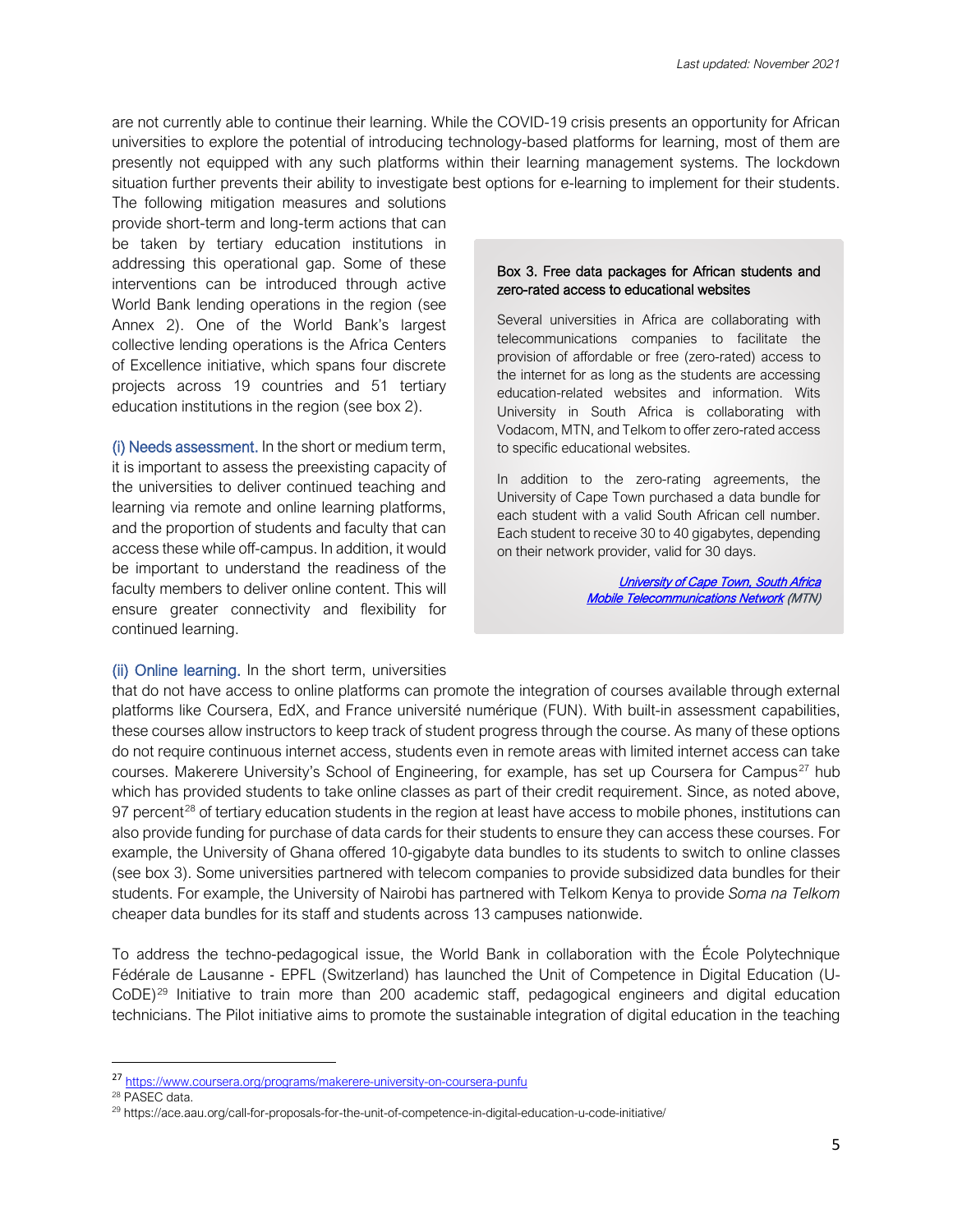process in selected African universities, to strengthen the quality of teaching as well as the competencies of graduates.

(iii) Connectivity. In the short term, the universities can promote the use of zero-rated access to education websites among their students. Several universities have already started collaborating with telecommunications companies to provide free online content (see box 3). Strengthening the National Research and Education Networks (NRENs)<sup>[30](#page-5-0)</sup> in Africa is a long-term measure to address the issue of connectivity (figure 3). However, this would also require that the students have access to a laptop or a smart phone to be able to access online content on these networks. The African NRENs are relatively weak, especially in West and Central Africa. Improved connectivity could be achieved through liaising with regional telecommunications companies (MTN,<sup>[31](#page-5-1)</sup>) Orange, Airtel, Vodafone), WACREN,<sup>[32](#page-5-2)</sup> UbuntuNet Alliance,<sup>[33](#page-5-3)</sup> and GEANT-Africonnect.<sup>[34](#page-5-4)</sup>



#### Figure 3. Connectivity in Sub-Saharan Africa using NRENs

*Source:* This figure was created by Alex Twinomugisha, World Bank Senior Education Specialist.

(iv) Student financing. Since most countries in the region are low income, there is very limited scope for providing stimulus packages for educational needs, especially to students. With no classes, students who are expecting to graduate this year may do so with delays. The economic consequences of this pandemic will lead to shrunken job markets, closed businesses, and debt defaults. In the short term, national banks could consider extending the loan payment periods or canceling the debt depending on the socioeconomic status of the student or job availability. In the long term, public-private partnerships to provide affordable and quality tertiary education could contribute to a country's economic growth.

(v) Internationalization. There are many African students studying outside the continent, primarily in the US, Europe, or China. Their education may be self-financed or supported by scholarships or work on campus parttime. With significant travel restrictions imposed across borders, some of these students are stranded abroad. Some students, having lost their temporary jobs, have fewer financial means to sustain themselves. The

<sup>30</sup> [https://www.africaconnect2.net/Partners/African\\_NRENs/Pages/Home.aspx.](https://www.africaconnect2.net/Partners/African_NRENs/Pages/Home.aspx)

<span id="page-5-2"></span><span id="page-5-1"></span><span id="page-5-0"></span><sup>&</sup>lt;sup>31</sup> Mobile Telecommunications Network.

<sup>&</sup>lt;sup>32</sup> West and Central African Research and Education Network.

<span id="page-5-3"></span><sup>33</sup> The regional Research and Education Network of Eastern and Southern Africa.

<span id="page-5-4"></span><sup>34</sup> GÉANT is the pan-European data network for the research and education community, and Africonnect is an Internet Service Provider in Africa.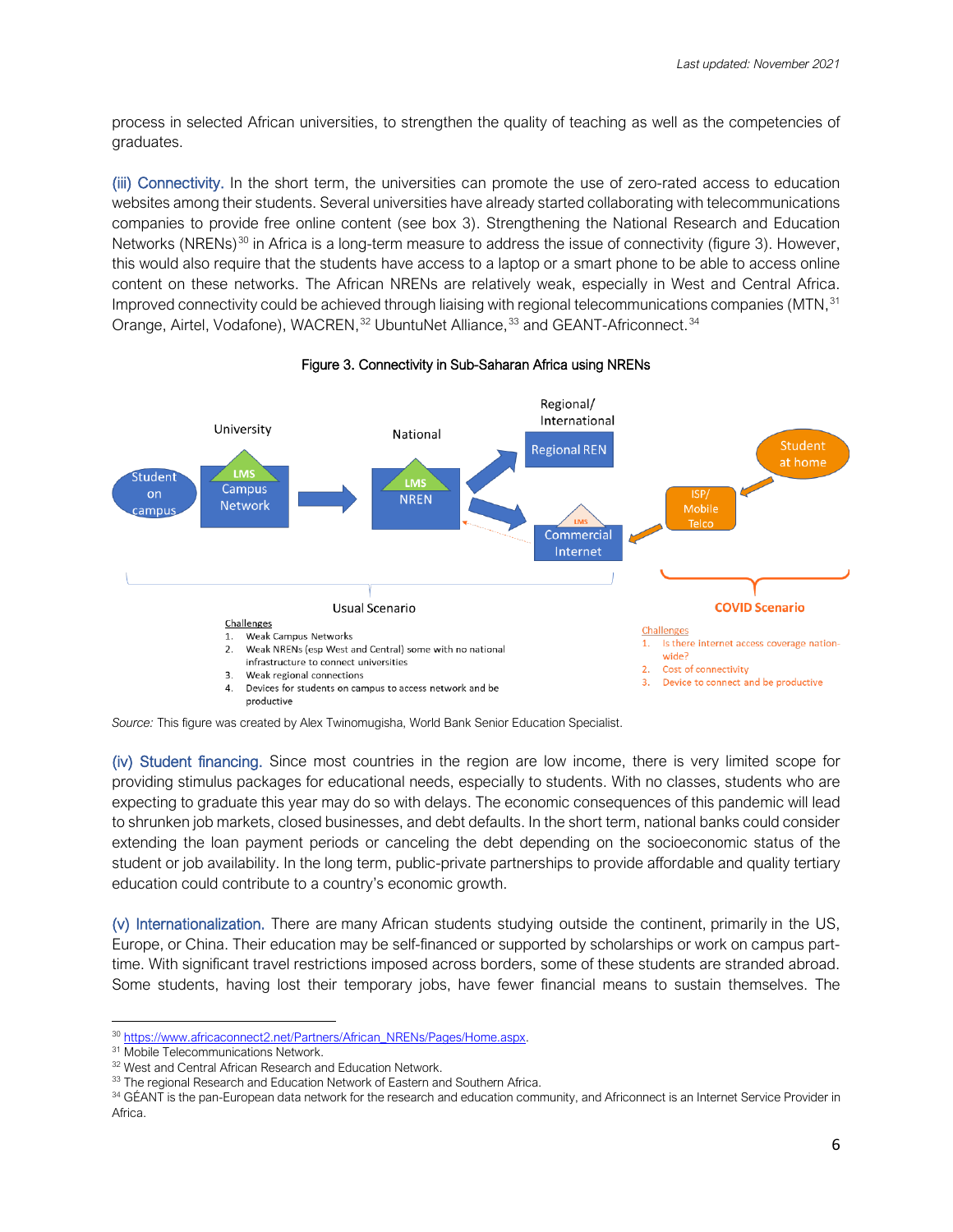incoming cohort of students (starting in September 2020) now face issues related to visa issuance. This looming uncertainty will lead to some students giving up their study abroad plans. For students who are already

mid-way through their programs abroad, the universities should subsidize tuition and consider supporting students on a case-by-case basis. In the long-term, universities should develop sustainable resources for internationalization.

(vi) Sustainable financing. As mentioned, heavy reliance on student fees may either take the private tertiary education institutions to the brink of closure or lead to drastic expenditure cuts for public institutions. To continue their operations, universities should come up with a sustainable financing strategy. [35](#page-6-0) This can be achieved through mobilizing resources toward equitable enrollment, improving quality and relevance of programs, generating income through fundraising, or supplemental performance-based funding opportunities. Private institutions should also consider setting up university endowment funds or foundations. Examples of such university foundations in Africa are Ashesi University

#### Box 4. Fondation Université Cheikh Anta Diop (UCAD) of Sénégal

The objectives of the foundation are to (i) encourage excellence in research and the exploitation of its results; (ii) contribute to the increase in the success rate of students by reducing inequalities (social, gender, disability); (iii) support students toward success and socio-professional integration; (iv) strengthen and rehabilitate the heritage of UCAD; (v) contribute to improving the health, hygiene, and living environment of students; (vi) cultivate the feeling of belonging to UCAD; (vii) develop citizen awareness and eco-responsible behavior at the student level; (viii) contribute to the pacification and stability of the university space; and (ix) support scientific, cultural, and sporting activities at UCAD.

#### [Fondation Université Cheikh Anta Diop](https://fondation.ucad.sn/index.php/2014-03-11-12-53-25/contexte)

Foundation in Ghana,<sup>[36](#page-6-1)</sup> Makerere University Endowment Fund in Uganda,<sup>[37](#page-6-2)</sup> Fondation de l'Université d'Abomey-Calavi in Benin,<sup>[38](#page-6-3)</sup> and the Fondation Université Cheikh Anta Diop in Senegal (see box 4).<sup>[39](#page-6-4)</sup>

<span id="page-6-0"></span><sup>35</sup> [https://www.universityworldnews.com/post.php?story=20200513094132899.](https://www.universityworldnews.com/post.php?story=20200513094132899)

<span id="page-6-1"></span><sup>&</sup>lt;sup>36</sup> [https://www.ashesi.org/.](https://www.ashesi.org/)<br><sup>37</sup> [https://www.endowment.mak.ac.ug/index.php/en/.](https://www.endowment.mak.ac.ug/index.php/en/)

<span id="page-6-3"></span><span id="page-6-2"></span><sup>38</sup> [http://fondationuac.org/index.php/fr/.](http://fondationuac.org/index.php/fr/)

<span id="page-6-4"></span><sup>39</sup> [https://fondation.ucad.sn/index.php/2014-03-11-12-53-25/contexte.](https://fondation.ucad.sn/index.php/2014-03-11-12-53-25/contexte)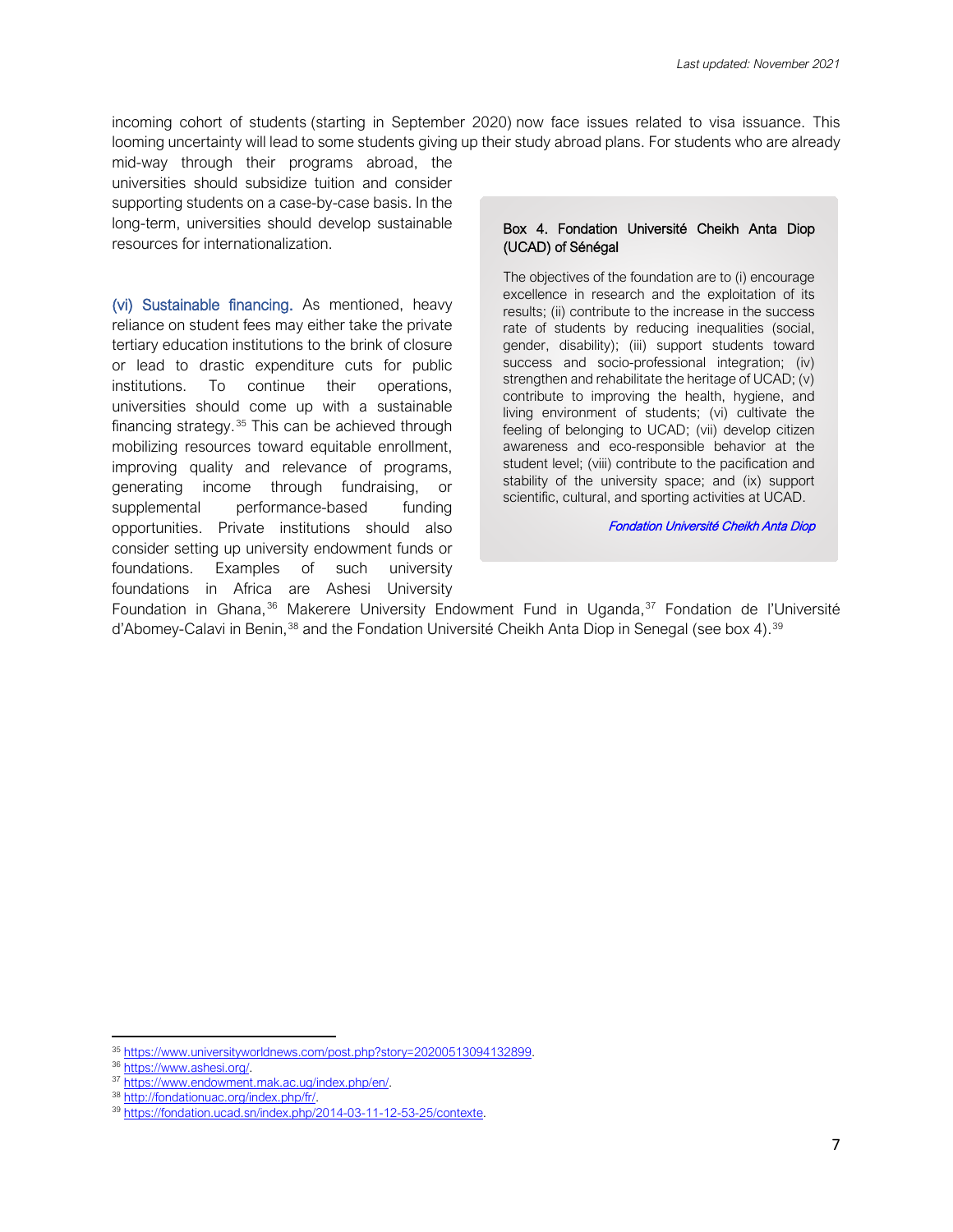(vii) Innovation and Research. Many African universities are continuing to innovate to produce resources that can help them navigate the crisis. For example, they are conducting research support for vaccine development and genomic sequencing of virus (see box 5), developing models to track the spread of the virus, providing voluntary medical support, raising awareness about the importance of hygiene, and producing protective equipment and hand sanitizers. [40](#page-7-0) Such activities not only help generate funds but also support the local community by providing affordable protective gear. Governments and university leadership should provide additional funding for such interventions and fast-track procurement of required equipment and materials.

#### **Conclusion**

It is now evident that this initial phase of disruption may persist longer than anticipated. The move toward remote learning across tertiary education in Sub-Saharan Africa has exposed the digital divide as an additional element of socioeconomic inequity in the region, as well as an extension of the public-private divide and the developingdeveloped divide. Universities that were able to switch more quickly to e-learning, with pedagogical and technological support for academic staff, have already outpaced others in the learning race. For private universities, questions persist on how long they will be able to sustain themselves in this lingering academic and economic contraction, given their dependence on tuition, and public institutions may find their budgets affected by the national reallocation of funds from tertiary education to other funding areas such as health and social protection.

For the instructors and learners, significant challenges remain regarding their ability to adapt to the new learning environment. Digital devices have become as essential as a book and a pencil, and poor families that cannot afford to invest in these digital devices face stark decisions about their capacity to enroll their children in universities and support them throughout the progression toward a degree. Access to and equity in persistence and completion of tertiary education will become increasingly more challenging and require concerted focus from policy makers and international donors. With timely interventions from all stakeholders, the transition to the future of learning will learn from the mistakes made and build on the successes achieved during this pandemic era to provide tertiary education that is fit for purpose for the nations of Sub-Saharan Africa.

#### Box 5. Africa contributes SARS-CoV-2 sequencing to COVID-19 tracking

Three days after the confirmation of Nigeria's first COVID-19 case, the genome sequencing results of the SARS-CoV-2 specimen were announced on March 1. The sputum samples, taken from an Italian consultant who entered Nigeria through Lagos on February 27 before traveling to the neighboring Ogun State, were analyzed at the African Center of Excellence for Genomics of Infectious Diseases (ACEGID) at Redeemer University. They became the first analysis of SARS-CoV-2 in Africa, signaling the continent's contribution to the growing global body of evidence to understand the virus's behavior outside China.

ACE for Genomics of Infectious Diseases (ACEGID – hosted at the Redeemer's University in Nigeria) which has developed a new vaccine candidate. The WHO, in conjunction with the Africa Centre for Disease Control (ACDC), has selected ACEGID as one of the two African centers (the other in South Africa) for disease control and specialized continental reference sequencing research laboratories for emerging pathogens.

[The Scientist](https://www.the-scientist.com/news-opinion/africa-contributes-sars-cov-2-sequencing-to-covid-19-tracking-67348) & World Bank Project Report

<span id="page-7-0"></span><sup>40</sup> [https://www.universityworldnews.com/post.php?story=20200420091917110.](https://www.universityworldnews.com/post.php?story=20200420091917110)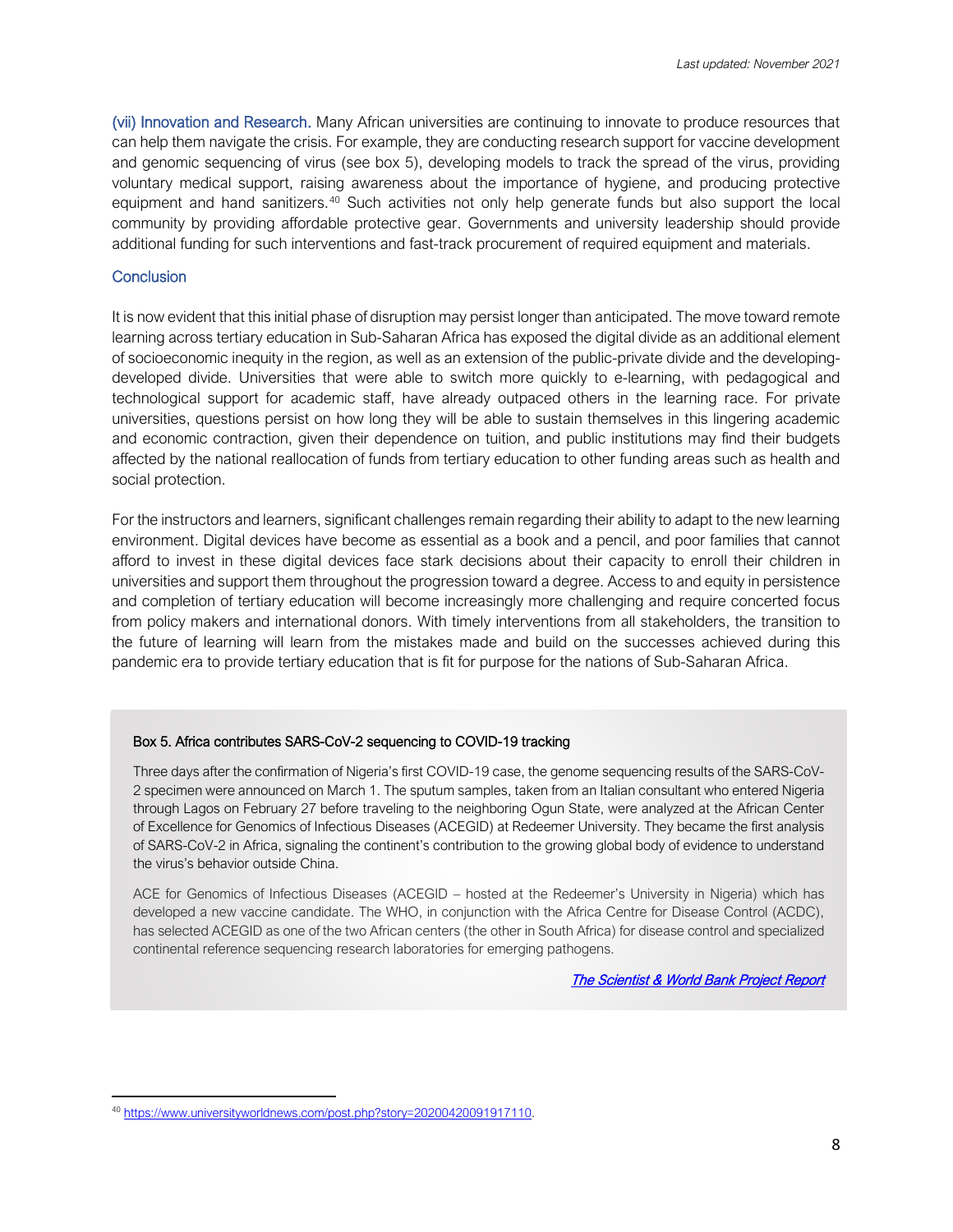## Annex 1. Number of Cases by Country, Sub-Saharan Africa (as of November 9, 2021)

## Eastern and Southern Africa

| Country                  | Number    | Deaths | New Cases        | New Deaths       | Cases p/m | Mort.(%) |
|--------------------------|-----------|--------|------------------|------------------|-----------|----------|
| Angola                   | 64,674    | 1,720  | 241              | 10               | 2,099     | 2.66     |
| Botswana                 | 192,935   | 2,407  | 6,341            | 1                | 85,592    | 1.25     |
| <b>Burundi</b>           | 20,136    | 38     | 97               | $\boldsymbol{0}$ | 1,802     | 0.19     |
| Comoros                  | 4,315     | 147    | 56               | $\boldsymbol{0}$ | 5,184     | 3.41     |
| Congo, Dem. Rep.         | 57,605    | 1,098  | 135              | $\overline{7}$   | 685       | 1.91     |
| Eritrea                  | 6,948     | 46     | 114              | 1                | 2,012     | 0.66     |
| Eswatini                 | 46,457    | 1,244  | 36               | $\overline{2}$   | 40,888    | 2.68     |
| Ethiopia                 | 367,210   | 6,542  | 2,043            | 83               | 3,362     | 1.78     |
| Kenya                    | 253,833   | 5,312  | 523              | 31               | 4,939     | 2.09     |
| Lesotho                  | 21,685    | 659    | 50               | 1                | 10,286    | 3.04     |
| Madagascar               | 43,632    | 964    | 6                | 1                | 1,661     | 2.21     |
| Malawi                   | 61,815    | 2,302  | 19               | 1                | 3,407     | 3.72     |
| Mauritius                | 18,314    | 199    | 616              | 33               | 14,474    | 1.09     |
| Mozambique               | 151,368   | 1,934  | 76               | $\overline{4}$   | 5,132     | 1.28     |
| Namibia                  | 129,009   | 3,563  | 82               | $\hbox{9}$       | 52,694    | 2.76     |
| Rwanda                   | 99,947    | 1,334  | 249              | 3                | 8,125     | 1.33     |
| São Tomé and<br>Principe | 3,729     | 56     | 15               | $\boldsymbol{0}$ | 17,671    | 1.50     |
| Seychelles               | 22,381    | 119    | 138              | $\boldsymbol{0}$ | 231,300   | 0.53     |
| Somalia                  | 22,693    | 1,294  | 695              | 86               | 1,512     | 5.70     |
| South Africa             | 2,923,956 | 89,332 | 1,840            | 155              | 50,605    | 3.06     |
| South Sudan              | 12,453    | 133    | 92               | $\boldsymbol{0}$ | 1,135     | 1.07     |
| Sudan                    | 40,433    | 3,099  | $\boldsymbol{0}$ | $\boldsymbol{0}$ | 967       | 7.66     |
| Tanzania                 | 26,196    | 725    | 42               | $\boldsymbol{0}$ | 465       | 2.77     |
| Uganda                   | 126,570   | 3,227  | 399              | 12               | 2,963     | 2.55     |
| Zambia                   | 209,902   | 3,664  | 168              | 3                | 12,097    | 1.75     |
| Zimbabwe                 | 133,187   | 4,685  | 210              | $\overline{I}$   | 9,224     | 3.52     |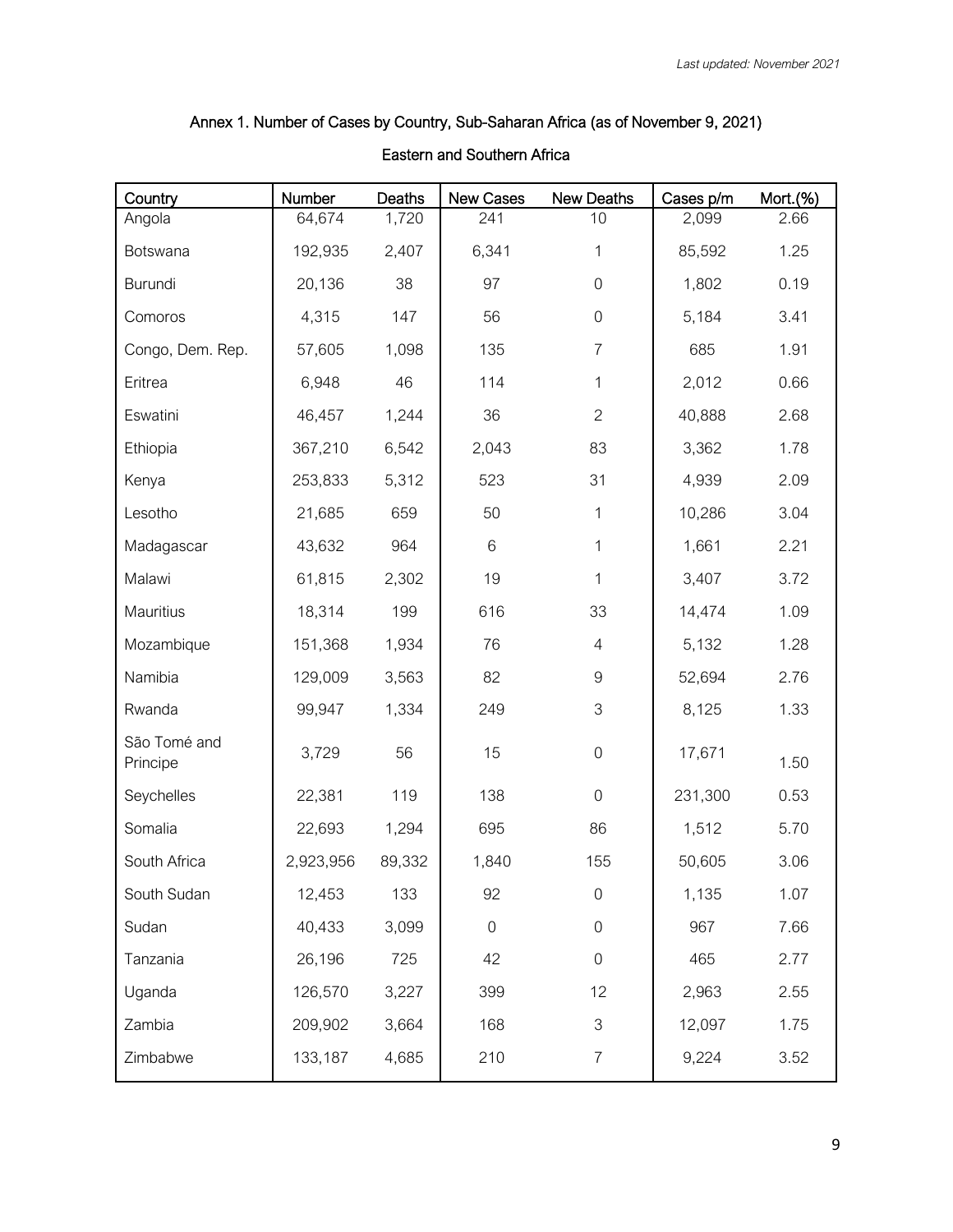| Country                     | Number  | Deaths | New Cases    | New Deaths       | Cases p/m | Mort.(%) |
|-----------------------------|---------|--------|--------------|------------------|-----------|----------|
| Benin                       | 24,804  | 161    | 55           | U                | 2,160     | 0.65     |
| Burkina Faso                | 15,103  | 221    | 310          | $\overline{7}$   | 765       | 1.46     |
| Cabo Verde                  | 38,256  | 349    | 41           | $\overline{0}$   | 70,354    | 0.91     |
| Cameroon                    | 104,348 | 1,731  | 1,849        | 45               | 4,138     | 1.66     |
| Central African<br>Republic | 11,579  | 100    | 61           | $\overline{0}$   | 2,481     | 0.86     |
| Chad                        | 5,107   | 175    | 38           | 1                | 330       | 3.43     |
| Congo, Rep.                 | 17,944  | 297    | 621          | 39               | 3,422     | 1.66     |
| Côte d'Ivoire               | 61,421  | 699    | 124          | $\overline{4}$   | 2,450     | 1.14     |
| <b>Equatorial Guinea</b>    | 13,407  | 168    | 39           | 1                | 10,242    | 1.25     |
| Gabon                       | 36,174  | 254    | 649          | 15               | 17,069    | 0.70     |
| Gambia, The                 | 9,973   | 341    | 8            | 1                | 4,374     | 3.42     |
| Ghana                       | 130,391 | 1,188  | 314          | 13               | 4,380     | 0.91     |
| Guinea                      | 30,681  | 385    | 28           | $\overline{0}$   | 2,471     | 1.25     |
| Guinea-Bissau               | 6,150   | 143    | 16           | $\overline{2}$   | 3,281     | 2.33     |
| Liberia                     | 5,815   | 287    | 3            | $\overline{0}$   | 1,207     | 4.94     |
| Mali                        | 16,371  | 576    | 298          | 13               | 858       | 3.52     |
| Mauritania                  | 37,703  | 801    | 383          | $\overline{4}$   | 8,562     | 2.12     |
| Niger                       | 6,490   | 220    | 124          | $\overline{7}$   | 289       | 3.39     |
| Nigeria                     | 212,713 | 2,906  | 752          | 10               | 1,086     | 1.37     |
| Senegal                     | 73,935  | 1,880  | 18           | $\overline{2}$   | 4,663     | 2.54     |
| Sierra Leone                | 6,398   | 121    | $\mathbf{1}$ | $\boldsymbol{0}$ | 836       | 1.89     |
| Togo                        | 26,114  | 243    | 35           | 1                | 3,310     | 0.93     |

## Western and Central Africa

*Source:* Johns Hopkins University.

*Note:* New Cases = cases in the last 24 hours; New Deaths = number of deaths in the last 24 hours; Cases P/M = number of cases per million people; Mortality Rate (%) = percentage of positive cases who die.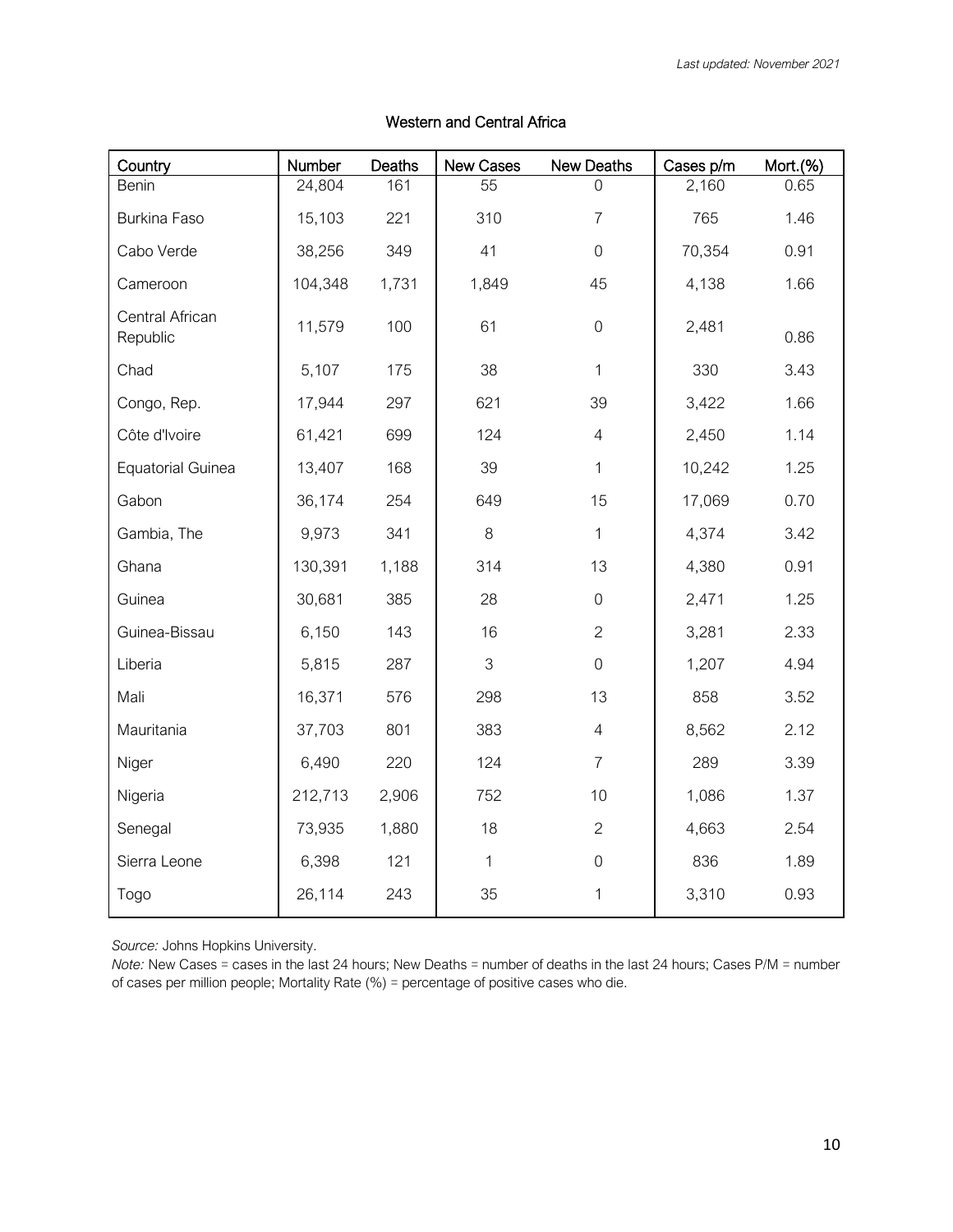| Annex 2. Currently Active World Bank Tertiary Education Lending Operations |  |  |
|----------------------------------------------------------------------------|--|--|
|----------------------------------------------------------------------------|--|--|

| Project ID | <b>Project Name</b>                                                                                          | <b>Project Development Objective</b>                                                                                                                                                                                                                                                                                                                        |
|------------|--------------------------------------------------------------------------------------------------------------|-------------------------------------------------------------------------------------------------------------------------------------------------------------------------------------------------------------------------------------------------------------------------------------------------------------------------------------------------------------|
| P168551    | Rwanda Quality Basic<br><b>Education for Human</b><br>Capital Development<br>Project                         | To improve teacher competency and student retention and learning in<br>basic education.                                                                                                                                                                                                                                                                     |
| P165581    | Africa Regional Scholarship<br>and Innovation Fund for<br>Applied Sciences,<br>Engineering and<br>Technology | To strengthen the institutional capacity for quality and sustainable<br>doctoral training, research, and innovation in transformative<br>technologies in Sub-Saharan Africa.                                                                                                                                                                                |
| P151847    | Eastern and Southern Africa<br><b>Higher Education Centers</b><br>of Excellence                              | To strengthen selected Eastern and Southern African higher<br>education institutions to deliver quality postgraduate education and<br>build collaborative research capacity in the regional priority areas.                                                                                                                                                 |
| P146602    | Additional Financing for<br>Mozambique Higher<br><b>Education Science and</b><br><b>Technology Project</b>   | To (a) increase the number and raise the quality of graduates at the<br>undergraduate and graduate levels, (b) strengthen national research<br>capacities to produce research outputs of relevance to the recipient's<br>strategic economic sectors, and (c) strengthen the institutional<br>framework for Technical and Vocational Education and Training. |
| P164293    | Burkina Faso Higher<br><b>Education Support Project</b>                                                      | To strengthen higher education institutions to increase access and<br>deliver quality education in priority subject areas.                                                                                                                                                                                                                                  |
| P164546    | Africa Higher Education<br>Centers of Excellence for<br>Development Impact                                   | To improve quality, quantity, and development impact of postgraduate<br>education in selected universities through regional specialization and<br>collaboration.                                                                                                                                                                                            |
| P160642    | Côte d'Ivoire Higher<br><b>Education Development</b><br><b>Support Project</b>                               | To (a) improve higher education management, (b) increase enrollment<br>in professional programs, and (c) improve the quality and labor market<br>relevance of degree programs of participating public tertiary<br>institutions.                                                                                                                             |
| P151318    | MALI - Higher Education<br><b>Support Project</b>                                                            | To improve the relevance of selected higher education programs and<br>the stewardship of the higher education system in Mali.                                                                                                                                                                                                                               |
| P153111    | Africa Higher Education<br><b>Centers of Excellence</b><br><b>Project Additional Financing</b>               | To support the recipients in promoting regional specialization among<br>participating universities in areas that address regional challenges by<br>strengthening the capacities of these universities to deliver quality<br>training and applied research.                                                                                                  |

*Note:* Includes projects tagged tertiary education as the top sector by project teams (data as of November 11, 2021).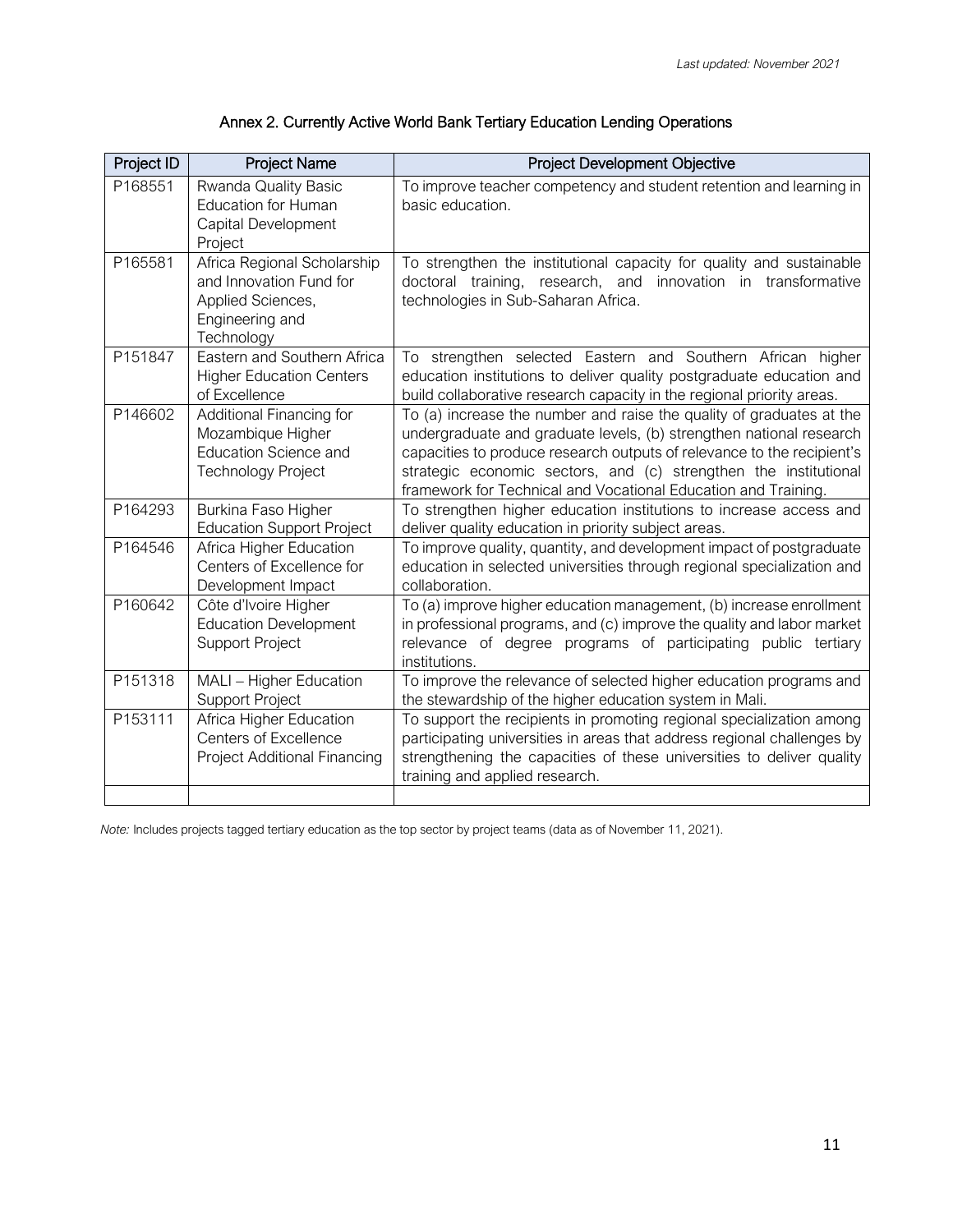| <b>Country Name</b>         | <b>Status of Closure</b>                  | Total<br>Enrolment | <b>Tertiary Education</b><br>Enrolment |
|-----------------------------|-------------------------------------------|--------------------|----------------------------------------|
| Angola                      | Open with limitations                     | 8,692,733          | 253,287                                |
| Benin                       | Open with limitations                     | 3,475,335          | 132,429                                |
| Benin                       | Open with limitations                     | 3,475,335          | 132,429                                |
| Botswana                    | Open with limitations                     | 597,109            | 50,846                                 |
| Burkina Faso                | Open with limitations                     | 4,813,981          | 132,569                                |
| Burundi                     | Open                                      | 3,024,833          | 41,869                                 |
| Cabo Verde                  | Open                                      | 152,574            | 11,659                                 |
| Cameroon                    | Open with limitations                     | 7,480,108          | 330,793                                |
| Central African<br>Republic | Closed                                    | 976,622            | 12,522                                 |
| Chad                        | Open with limitations                     | 3,065,419          | 41,821                                 |
| Comoros                     | Null, No information available, Not known | 219,609            | 6,499                                  |
| Cote d'Ivoire               | Open with limitations                     | 6,637,088          | 217,914                                |
| <b>Equatorial Guinea</b>    | Open                                      | 159,539            | 1,003                                  |
| Eritrea                     | Closed                                    | 667,452            | 10,231                                 |
| Eswatini                    | Closed                                    | 377,558            | 8,057                                  |
| Ethiopia                    | Open with limitations                     | 24,497,028         | 757,175                                |
| Gabon                       | Closed                                    | 478,438            | 10,076                                 |
| Gambia, The                 | Closed                                    | 629,857            | 5,001                                  |
| Ghana                       | Open with limitations                     | 9,749,211          | 496,148                                |
| Guinea                      | Open with limitations                     | 2,761,717          | 117,943                                |
| Guinea-Bissau               | Closed                                    | 346,705            | 3,689                                  |
| Kenya                       | Open                                      | 15,257,191         | 562,521                                |
| Lesotho                     | Closed                                    | 579,807            | 21,586                                 |
| Liberia                     | Open with limitations                     | 1,415,811          | 43,883                                 |
| Madagascar                  | Closed                                    | 7,188,839          | 143,759                                |
| Malawi                      | Closed                                    | 6,955,997          | 12,203                                 |
| Mali                        | Closed                                    | 3,737,838          | 83,150                                 |
| Mauritania                  | Closed                                    | 996,930            | 23,417                                 |
| Mauritius                   | Closed                                    | 272,114            | 38,850                                 |
| Mozambique                  | Open with limitations                     | 8,416,108          | 213,930                                |
| Namibia                     | Closed                                    | 748,375            | 56,046                                 |
| Niger                       | Open with limitations                     | 3,711,567          | 80,415                                 |
| Nigeria                     | Closed (in select areas)                  | 39,440,016         | 1,513,371                              |
| Rwanda                      | Closed                                    | 3,599,125          | 72,128                                 |
| Sao Tome and Principe       | Closed                                    | 74,610             | 2,336                                  |
| Senegal                     | Closed                                    | 3,769,348          | 195,207                                |
| Seychelles                  | Closed                                    | 21,003             | 1,229                                  |
| Sierra Leone                | Open with limitations                     | 2,398,717          | 9,041                                  |
| Somalia                     | Closed                                    | 561,291            | 15,672                                 |

| Annex 3. Current Status of Country Closures (as of November 11, 2021) |  |  |  |
|-----------------------------------------------------------------------|--|--|--|
|-----------------------------------------------------------------------|--|--|--|